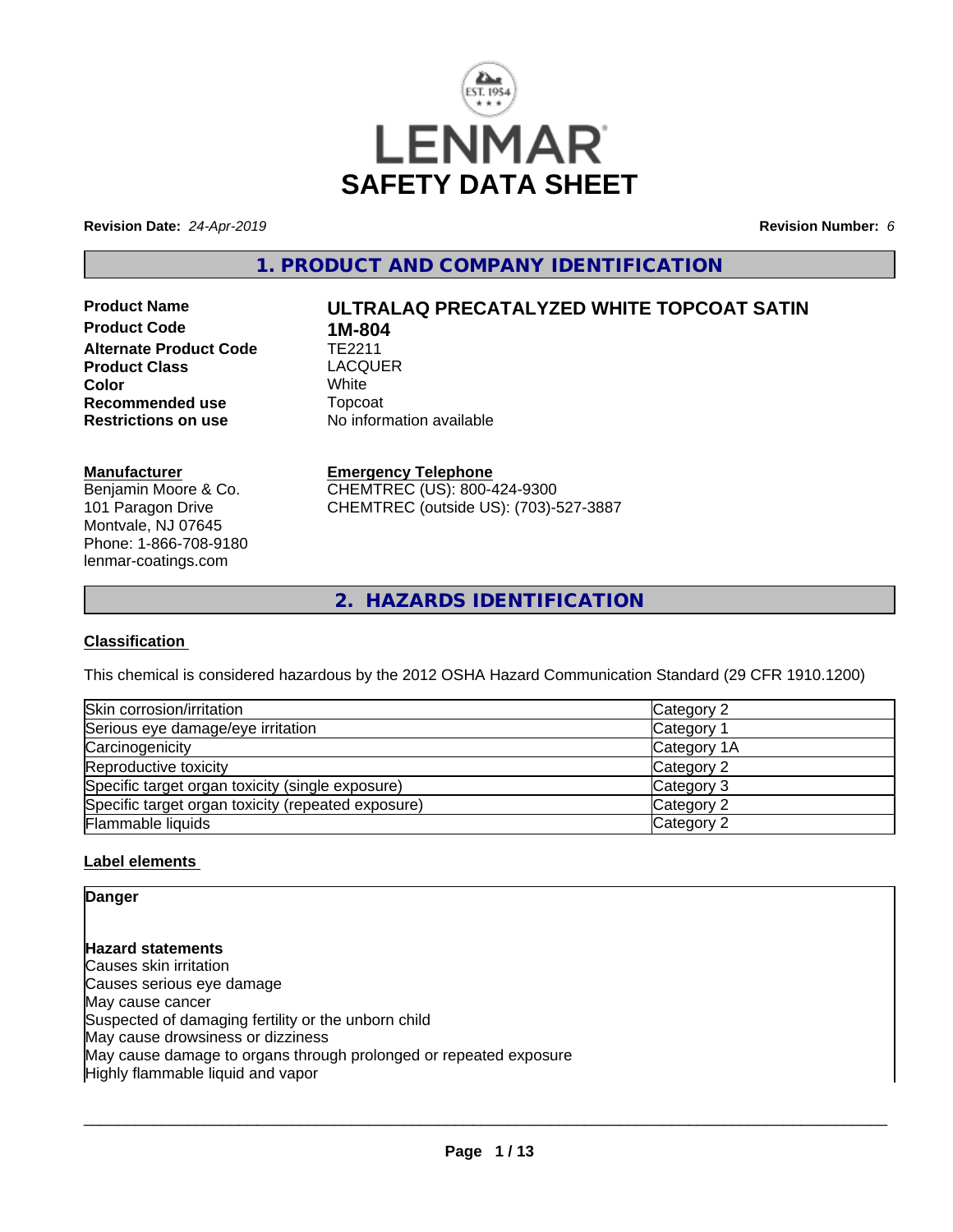#### 1M-804 - **ULTRALAQ PRECATALYZED WHITE TOPCOAT SATIN**



## **Precautionary Statements - Prevention**

Obtain special instructions before use

Do not handle until all safety precautions have been read and understood

Use personal protective equipment as required

Wash face, hands and any exposed skin thoroughly after handling

Do not breathe dust/fume/gas/mist/vapors/spray

Use only outdoors or in a well-ventilated area

Keep away from heat, hot surfaces, sparks, open flames and other ignition sources. No smoking

Keep container tightly closed

Ground/bond container and receiving equipment

Use explosion-proof electrical/ventilating/lighting/equipment

Use only non-sparking tools

Take precautionary measures against static discharge

Keep cool

#### **Precautionary Statements - Response**

IF exposed or concerned: Get medical advice/attention **Eyes**

IF IN EYES: Rinse cautiously with water for several minutes. Remove contact lenses, if present and easy to do. Continue rinsing

\_\_\_\_\_\_\_\_\_\_\_\_\_\_\_\_\_\_\_\_\_\_\_\_\_\_\_\_\_\_\_\_\_\_\_\_\_\_\_\_\_\_\_\_\_\_\_\_\_\_\_\_\_\_\_\_\_\_\_\_\_\_\_\_\_\_\_\_\_\_\_\_\_\_\_\_\_\_\_\_\_\_\_\_\_\_\_\_\_\_\_\_\_

Immediately call a POISON CENTER or doctor/physician

**Skin**

If skin irritation occurs: Get medical advice/attention

IF ON SKIN (or hair): Remove/Take off immediately all contaminated clothing. Rinse skin with water/shower Wash contaminated clothing before reuse

#### **Inhalation**

IF INHALED: Remove victim to fresh air and keep at rest in a position comfortable for breathing **Fire**

In case of fire: Use CO2, dry chemical, or foam for extinction

## **Precautionary Statements - Storage**

Store locked up

Store in a well-ventilated place. Keep container tightly closed

#### **Precautionary Statements - Disposal**

Dispose of contents/container to an approved waste disposal plant

## **Hazards not otherwise classified (HNOC)**

Not applicable

#### **Other information**

No information available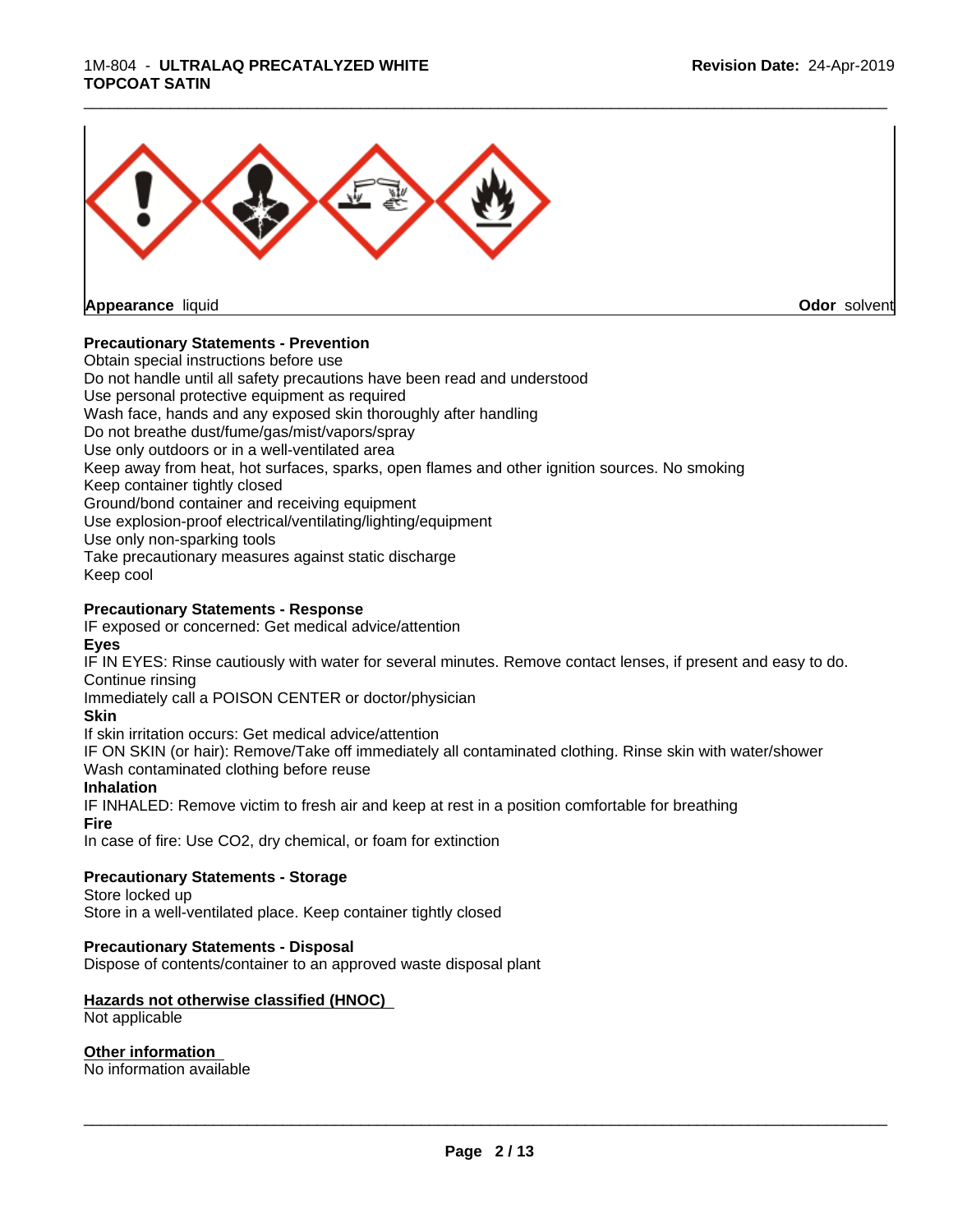# **3. COMPOSITION INFORMATION ON COMPONENTS**

\_\_\_\_\_\_\_\_\_\_\_\_\_\_\_\_\_\_\_\_\_\_\_\_\_\_\_\_\_\_\_\_\_\_\_\_\_\_\_\_\_\_\_\_\_\_\_\_\_\_\_\_\_\_\_\_\_\_\_\_\_\_\_\_\_\_\_\_\_\_\_\_\_\_\_\_\_\_\_\_\_\_\_\_\_\_\_\_\_\_\_\_\_

| <b>Chemical name</b> | <b>CAS No.</b> | Weight-%    |
|----------------------|----------------|-------------|
| Titanium dioxide     | 13463-67-7     | $20 - 25$   |
| n-Butyl acetate      | 123-86-4       | $10 - 15$   |
| Ethanol              | 64-17-5        | $10 - 15$   |
| Acetone              | 67-64-1        | $5 - 10$    |
| VM&P naphtha         | 64742-89-8     | $1 - 5$     |
| cellulose, nitrate   | 9004-70-0      | $1 - 5$     |
| Isopropyl alcohol    | 67-63-0        | $1 - 5$     |
| Isobutyl alcohol     | 78-83-1        | $1 - 5$     |
| 2-Butoxyethanol      | 111-76-2       | $1 - 5$     |
| Xylene               | 1330-20-7      | $-5$        |
| Aluminum hydroxide   | 21645-51-2     | $1 - 5$     |
| Toluene              | 108-88-3       | $1 - 5$     |
| Ethyl benzene        | $100 - 41 - 4$ | $0.1 - 0.5$ |
| Octane               | 111-65-9       | $0.1 - 0.5$ |
| Heptane              | 142-82-5       | $0.1 - 0.5$ |

# **4. FIRST AID MEASURES**

## **Description of first aid measures**

| <b>General Advice</b>                            | If symptoms persist, call a physician. Show this safety data sheet to the doctor in<br>attendance.                                                                                            |
|--------------------------------------------------|-----------------------------------------------------------------------------------------------------------------------------------------------------------------------------------------------|
| <b>Eye Contact</b>                               | Immediate medical attention is required. Immediately flush with plenty of water.<br>After initial flushing, remove any contact lenses and continue flushing for at least<br>15 minutes.       |
| <b>Skin Contact</b>                              | Wash off immediately with soap and plenty of water removing all contaminated<br>clothes and shoes. If skin irritation persists, call a physician.                                             |
| <b>Inhalation</b>                                | Move to fresh air. If symptoms persist, call a physician.<br>If not breathing, give artificial respiration. Call a physician immediately.                                                     |
| Ingestion                                        | Clean mouth with water and afterwards drink plenty of water. Do not induce<br>vomiting without medical advice. Never give anything by mouth to an unconscious<br>person. Consult a physician. |
| <b>Protection Of First-Aiders</b>                | Use personal protective equipment.                                                                                                                                                            |
| <b>Most Important</b><br><b>Symptoms/Effects</b> | No information available.                                                                                                                                                                     |
| <b>Notes To Physician</b>                        | Treat symptomatically.                                                                                                                                                                        |
|                                                  | 5. FIRE-FIGHTING MEASURES                                                                                                                                                                     |

**Flammable Properties Exercise Exercise Exercise 2 and Secure 1** Vapors may travel considerable distance to a source of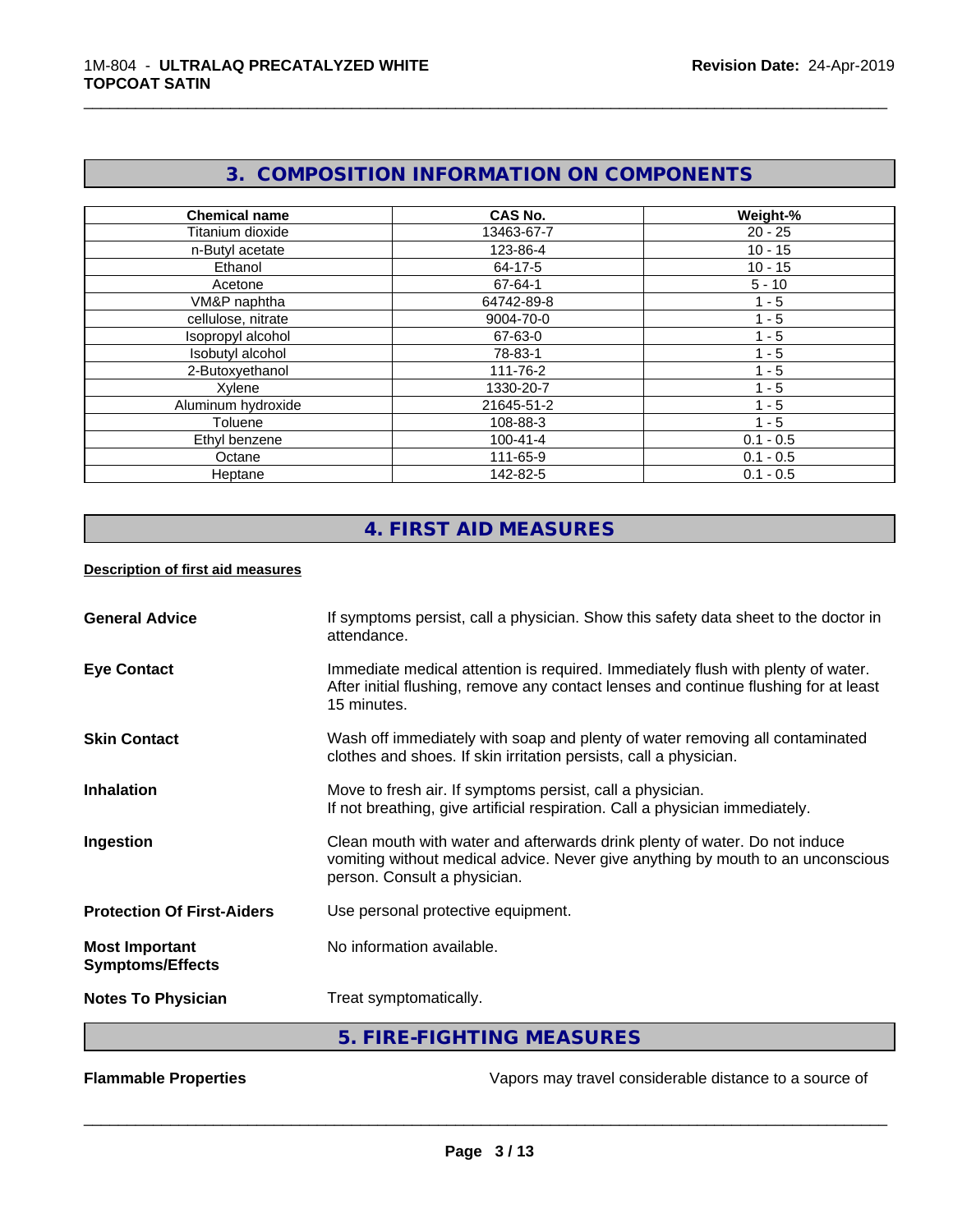|                                                                                  | ignition and flash back. Vapors may cause flash fire.                                                                                                                                                                                                                                          |  |
|----------------------------------------------------------------------------------|------------------------------------------------------------------------------------------------------------------------------------------------------------------------------------------------------------------------------------------------------------------------------------------------|--|
| <b>Suitable Extinguishing Media</b>                                              | Foam, dry powder or water. Use extinguishing measures<br>that are appropriate to local circumstances and the<br>surrounding environment.                                                                                                                                                       |  |
| <b>Protective Equipment And Precautions For</b><br><b>Firefighters</b>           | As in any fire, wear self-contained breathing apparatus<br>pressure-demand, MSHA/NIOSH (approved or equivalent)<br>and full protective gear.                                                                                                                                                   |  |
| <b>Hazardous combustion products</b>                                             | Burning may result in carbon dioxide, carbon monoxide<br>and other combustion products of varying composition<br>which may be toxic and/or irritating.                                                                                                                                         |  |
| <b>Specific Hazards Arising From The Chemical</b>                                | Flammable. Flash back possible over considerable<br>distance. Keep product and empty container away from<br>heat and sources of ignition. Closed containers may<br>rupture if exposed to fire or extreme heat. Thermal<br>decomposition can lead to release of irritating gases and<br>vapors. |  |
| <b>Sensitivity To Mechanical Impact</b>                                          | No                                                                                                                                                                                                                                                                                             |  |
| <b>Sensitivity To Static Discharge</b>                                           | Yes                                                                                                                                                                                                                                                                                            |  |
| <b>Flash Point Data</b><br>Flash Point (°F)<br>Flash Point (°C)<br><b>Method</b> | 36.0<br>2.2<br><b>PMCC</b>                                                                                                                                                                                                                                                                     |  |
| <b>Flammability Limits In Air</b>                                                |                                                                                                                                                                                                                                                                                                |  |
| Lower flammability limit:<br><b>Upper flammability limit:</b>                    | Not available<br>Not available                                                                                                                                                                                                                                                                 |  |
| Health: 2<br>Flammability: 3<br><b>NFPA</b>                                      | <b>Special: Not Applicable</b><br><b>Instability: 1</b>                                                                                                                                                                                                                                        |  |
| <b>NFPA Legend</b><br>0 - Not Hazardous<br>1 - Slightly                          |                                                                                                                                                                                                                                                                                                |  |

- 2 Moderate
- 3 High
- 4 Severe

*The ratings assigned are only suggested ratings, the contractor/employer has ultimate responsibilities for NFPA ratings where this system is used.*

*Additional information regarding the NFPA rating system is available from the National Fire Protection Agency (NFPA) at www.nfpa.org.*

## **6. ACCIDENTAL RELEASE MEASURES**

Personal Precautions **Remove all sources of ignition.** Take precautions to prevent flashback. Ground and bond all containers and handling equipment. Take precautionary measures against static discharges. Ensure adequate ventilation. Avoid contact with skin, eyes and clothing. Use personal protective equipment.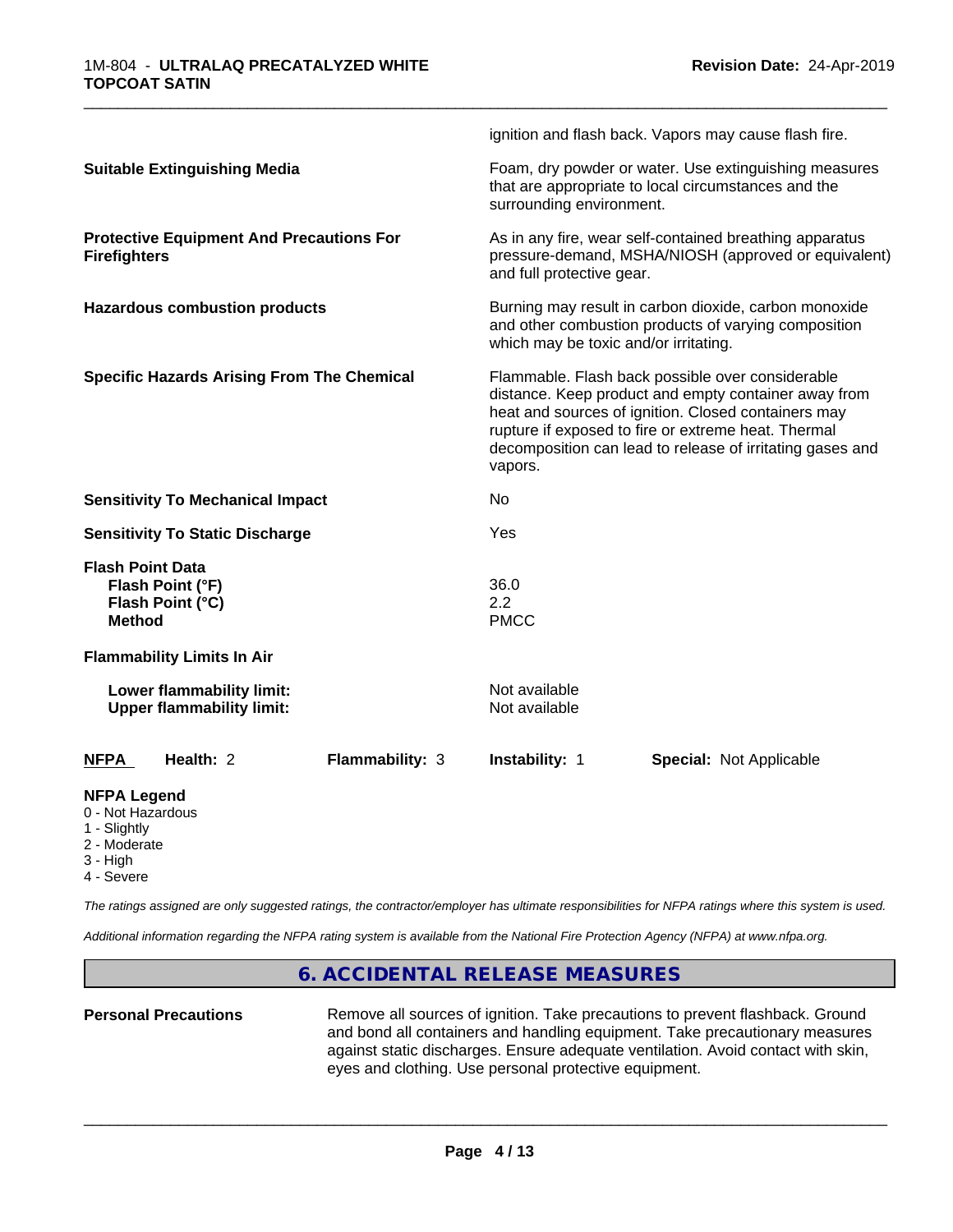| <b>Other Information</b>         | Prevent further leakage or spillage if safe to do so. Do not allow material to<br>contaminate ground water system. Prevent product from entering drains. Do not<br>flush into surface water or sanitary sewer system. Local authorities should be<br>advised if significant spillages cannot be contained. |
|----------------------------------|------------------------------------------------------------------------------------------------------------------------------------------------------------------------------------------------------------------------------------------------------------------------------------------------------------|
| <b>Environmental precautions</b> | See Section 12 for additional Ecological Information.                                                                                                                                                                                                                                                      |
| <b>Methods for Cleaning Up</b>   | Dam up. Soak up with inert absorbent material. Use a non-sparking or explosion<br>proof means to transfer material to a sealed, appropriate container for disposal.<br>Clean contaminated surface thoroughly.                                                                                              |

# **7. HANDLING AND STORAGE**

| <b>Handling</b>               | Avoid contact with skin, eyes and clothing. Wear personal protective equipment.<br>Do not breathe vapors or spray mist. Use only in ventilated areas. Prevent vapor<br>build-up by providing adequate ventilation during and after use.                                                                                                                                                                                                        |
|-------------------------------|------------------------------------------------------------------------------------------------------------------------------------------------------------------------------------------------------------------------------------------------------------------------------------------------------------------------------------------------------------------------------------------------------------------------------------------------|
|                               | Take precautionary measures against static discharges. To avoid ignition of<br>vapors by static electricity discharge, all metal parts of the equipment must be<br>grounded. Keep away from heat, sparks and flame. Do not smoke. Extinguish all<br>flames and pilot lights, and turn off stoves, heaters, electric motors and other<br>sources of ignition during use and until all vapors are gone. Ignition and/or flash<br>back may occur. |
| <b>Storage</b>                | Keep containers tightly closed in a dry, cool and well-ventilated place. Keep away<br>from heat. Keep away from open flames, hot surfaces and sources of ignition.<br>Keep in properly labeled containers. Keep out of the reach of children.                                                                                                                                                                                                  |
| <b>Incompatible Materials</b> | Incompatible with strong acids and bases and strong oxidizing agents.                                                                                                                                                                                                                                                                                                                                                                          |
|                               | Technical measures/Precautions Ensure adequate ventilation. Use only where airflow will keep vapors from building<br>up in or near the work area in adjoining rooms. Comply with all national, state, and<br>local codes pertaining to the storage, handling, dispensing and disposal of<br>flammable liquids.                                                                                                                                 |
|                               | Dissipate static electricity during transfer by grounding and bonding containers<br>and equipment before transferring material. All equipment should be non-sparking<br>and explosion proof. Use explosion proof electrical equipment for ventilation,<br>lighting and material handling.                                                                                                                                                      |

# **8. EXPOSURE CONTROLS/PERSONAL PROTECTION**

# **Exposure Limits**

| <b>Chemical name</b> | <b>ACGIH TLV</b>  | <b>OSHA PEL</b>              |
|----------------------|-------------------|------------------------------|
| Titanium dioxide     | 10 mg/m $3$ - TWA | $15 \text{ mg/m}^3$ - TWA    |
| n-Butyl acetate      | 150 ppm - TWA     | 150 ppm - TWA                |
|                      | 200 ppm - STEL    | $710 \text{ mg/m}^3$ - TWA   |
| Ethanol              | STEL: 1000 ppm    | 1000 ppm - TWA               |
|                      |                   | 1900 mg/m <sup>3</sup> - TWA |
| Acetone              | 250 ppm - TWA     | 1000 ppm - TWA               |
|                      | 500 ppm - STEL    | 2400 mg/m <sup>3</sup> - TWA |
| Isopropyl alcohol    | 200 ppm - TWA     | $400$ ppm - TWA              |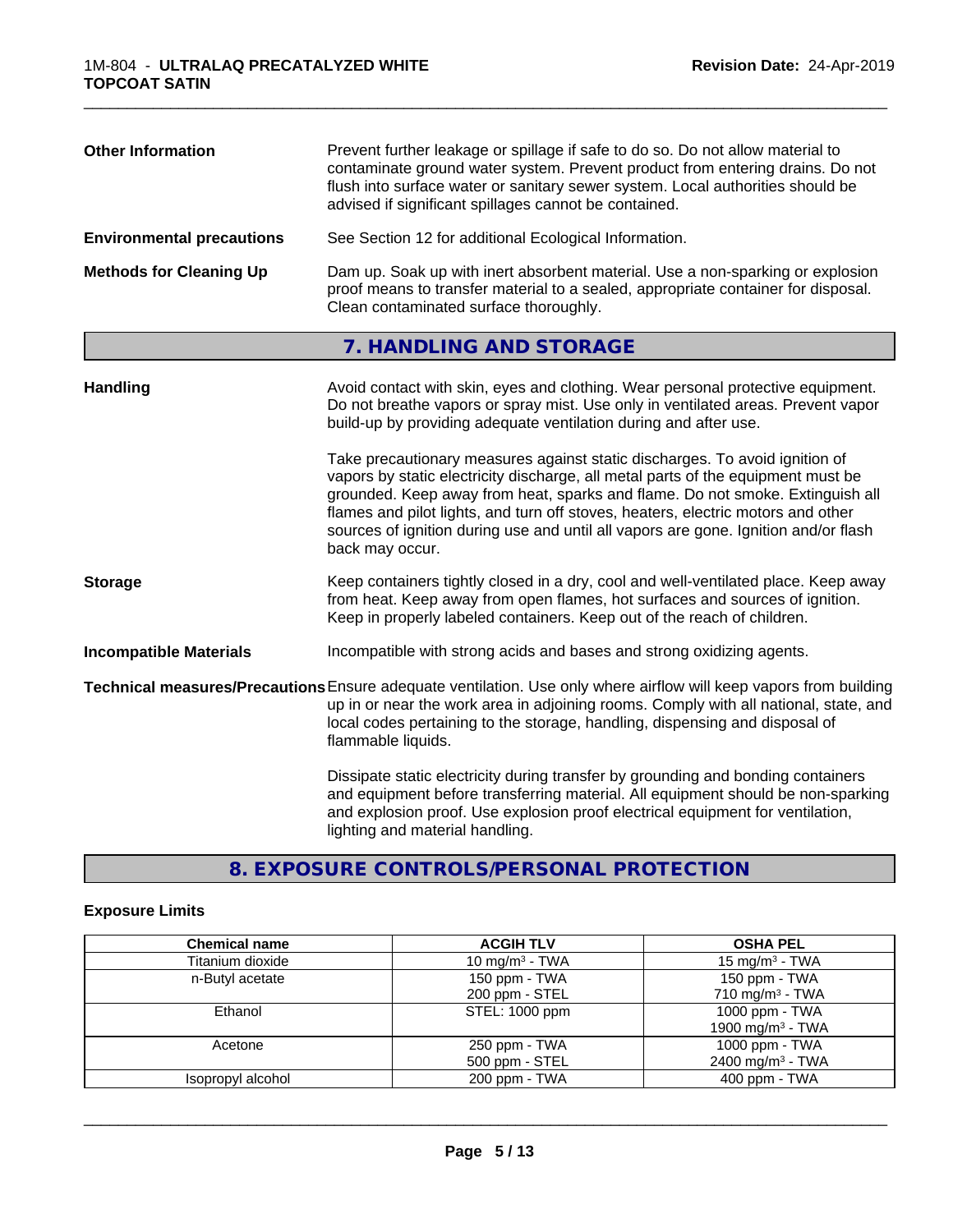## 1M-804 - **ULTRALAQ PRECATALYZED WHITE TOPCOAT SATIN**

|                    | 400 ppm - STEL                  | 980 mg/m $3$ - TWA                                                      |
|--------------------|---------------------------------|-------------------------------------------------------------------------|
| Isobutyl alcohol   | 50 ppm - TWA                    | 100 ppm - TWA<br>300 mg/m <sup>3</sup> - TWA                            |
| 2-Butoxyethanol    | 20 ppm - TWA                    | 50 ppm - TWA<br>240 mg/m $3$ - TWA<br>prevent or reduce skin absorption |
| Xylene             | 100 ppm - TWA<br>150 ppm - STEL | 100 ppm - TWA<br>435 mg/m <sup>3</sup> - TWA                            |
| Aluminum hydroxide | 1 mg/m <sup>3</sup> - TWA       | N/E                                                                     |
| Toluene            | 20 ppm - TWA                    | 200 ppm - TWA<br>300 ppm - Ceiling                                      |
| Ethyl benzene      | 20 ppm - TWA                    | 100 ppm - TWA<br>435 mg/m $3$ - TWA                                     |
| Octane             | 300 ppm - TWA                   | 500 ppm - TWA<br>2350 mg/m <sup>3</sup> - TWA                           |
| Heptane            | 400 ppm - TWA<br>500 ppm - STEL | 500 ppm - TWA<br>2000 mg/m <sup>3</sup> - TWA                           |

\_\_\_\_\_\_\_\_\_\_\_\_\_\_\_\_\_\_\_\_\_\_\_\_\_\_\_\_\_\_\_\_\_\_\_\_\_\_\_\_\_\_\_\_\_\_\_\_\_\_\_\_\_\_\_\_\_\_\_\_\_\_\_\_\_\_\_\_\_\_\_\_\_\_\_\_\_\_\_\_\_\_\_\_\_\_\_\_\_\_\_\_\_

## **Legend**

ACGIH - American Conference of Governmental Industrial Hygienists Exposure Limits OSHA - Occupational Safety & Health Administration Exposure Limits N/E - Not Established

| Appropriate engineering<br>controls  |                                                                                                                                                                                                                                                                                                                                                                     |
|--------------------------------------|---------------------------------------------------------------------------------------------------------------------------------------------------------------------------------------------------------------------------------------------------------------------------------------------------------------------------------------------------------------------|
| <b>Engineering Measures</b>          | Ensure adequate ventilation, especially in confined areas.                                                                                                                                                                                                                                                                                                          |
| <b>Personal Protective Equipment</b> |                                                                                                                                                                                                                                                                                                                                                                     |
| <b>Eye/Face Protection</b>           | Safety glasses with side-shields. If splashes are likely to occur, wear:. Tightly<br>fitting safety goggles.                                                                                                                                                                                                                                                        |
| <b>Skin Protection</b>               | Long sleeved clothing. Protective gloves.                                                                                                                                                                                                                                                                                                                           |
| <b>Respiratory Protection</b>        | Use only with adequate ventilation. In operations where exposure limits are<br>exceeded, use a NIOSH approved respirator that has been selected by a<br>technically qualified person for the specific work conditions. When spraying the<br>product or applying in confined areas, wear a NIOSH approved respirator<br>specified for paint spray or organic vapors. |
| <b>Hygiene Measures</b>              | Avoid contact with skin, eyes and clothing. Remove and wash contaminated<br>clothing before re-use. Wash thoroughly after handling.                                                                                                                                                                                                                                 |

# **9. PHYSICAL AND CHEMICAL PROPERTIES**

| Appearance              | liquid                   |
|-------------------------|--------------------------|
| Odor                    | solvent                  |
| <b>Odor Threshold</b>   | No information available |
| Density (Ibs/gal)       | $9.1 - 9.2$              |
| <b>Specific Gravity</b> | $1.09 - 1.11$            |
| рH                      | No information available |
| <b>Viscosity (cps)</b>  | No information available |
| Solubility(ies)         | No information available |
| <b>Water solubility</b> | No information available |
| <b>Evaporation Rate</b> | No information available |
| Vapor pressure          | No information available |
| Vapor density           | No information available |
|                         |                          |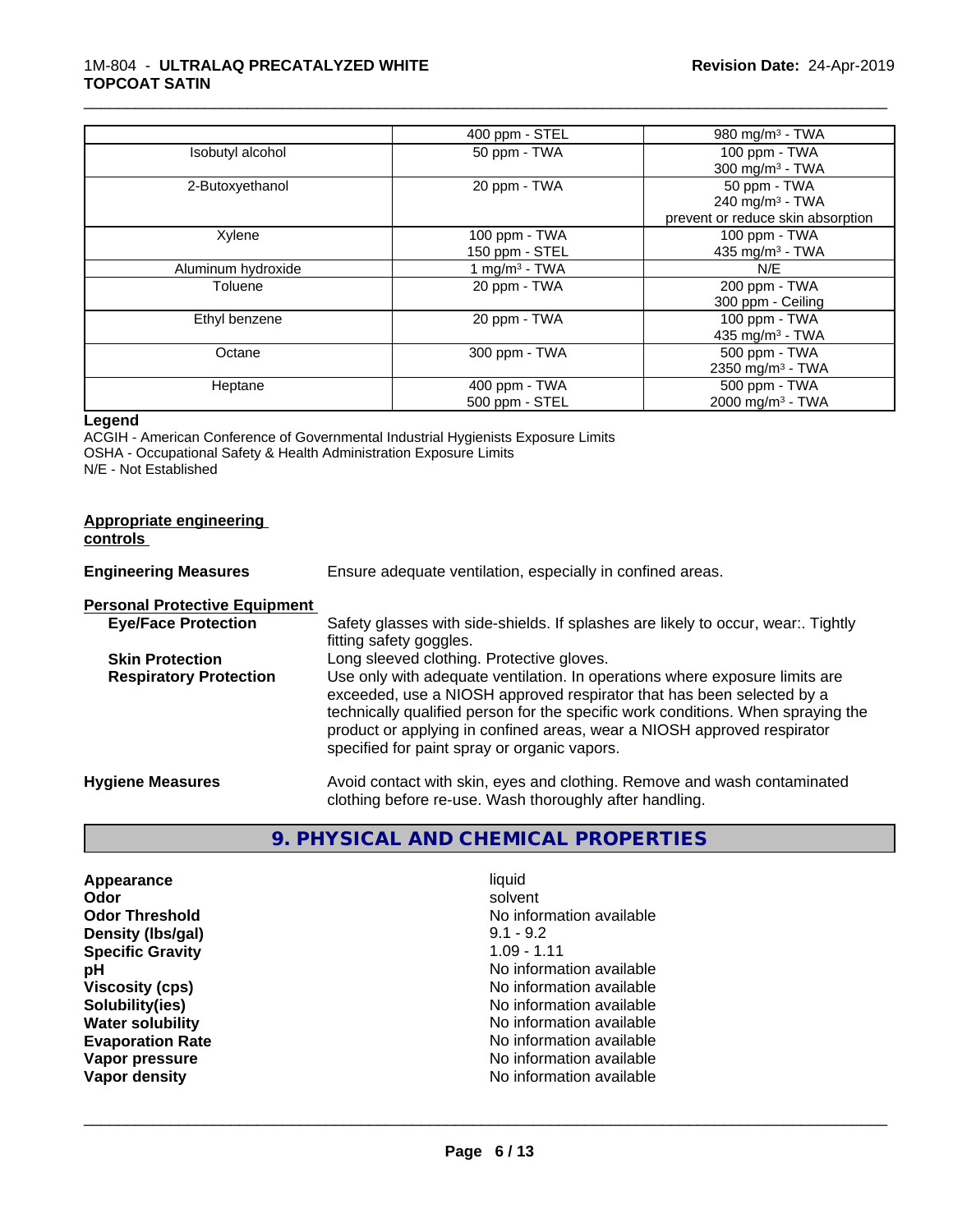#### 1M-804 - **ULTRALAQ PRECATALYZED WHITE TOPCOAT SATIN**

| $40 - 50$                |
|--------------------------|
| $20 - 30$                |
| $50 - 60$                |
| $70 - 80$                |
| <680                     |
| 136                      |
| 58                       |
| No information available |
| No information available |
| 36.0                     |
| $2.2^{\circ}$            |
| <b>PMCC</b>              |
| Not applicable           |
| No information available |
| No information available |
| No information available |
| No information available |
| No information available |
| No information available |
| No information available |
|                          |

# **10. STABILITY AND REACTIVITY**

\_\_\_\_\_\_\_\_\_\_\_\_\_\_\_\_\_\_\_\_\_\_\_\_\_\_\_\_\_\_\_\_\_\_\_\_\_\_\_\_\_\_\_\_\_\_\_\_\_\_\_\_\_\_\_\_\_\_\_\_\_\_\_\_\_\_\_\_\_\_\_\_\_\_\_\_\_\_\_\_\_\_\_\_\_\_\_\_\_\_\_\_\_

| <b>Reactivity</b>                       | No data available                                                                                                         |
|-----------------------------------------|---------------------------------------------------------------------------------------------------------------------------|
| <b>Chemical Stability</b>               | Stable under normal conditions. Hazardous polymerisation<br>does not occur.                                               |
| <b>Conditions to avoid</b>              | Keep away from open flames, hot surfaces, static<br>electricity and sources of ignition. Sparks. Elevated<br>temperature. |
| <b>Incompatible Materials</b>           | Incompatible with strong acids and bases and strong<br>oxidizing agents.                                                  |
| <b>Hazardous Decomposition Products</b> | Thermal decomposition can lead to release of irritating<br>gases and vapors.                                              |
| Possibility of hazardous reactions      | None under normal conditions of use.                                                                                      |

# **11. TOXICOLOGICAL INFORMATION**

| <b>Product Information</b> |
|----------------------------|
|----------------------------|

### **Information on likely routes of exposure**

**Principal Routes of Exposure** Eye contact, skin contact and inhalation.

**Acute Toxicity** 

**Product Information** Repeated or prolonged exposure to organic solvents may lead to permanent brain and nervous system damage. Intentional misuse by deliberately concentrating and inhaling vapors may be harmful or fatal.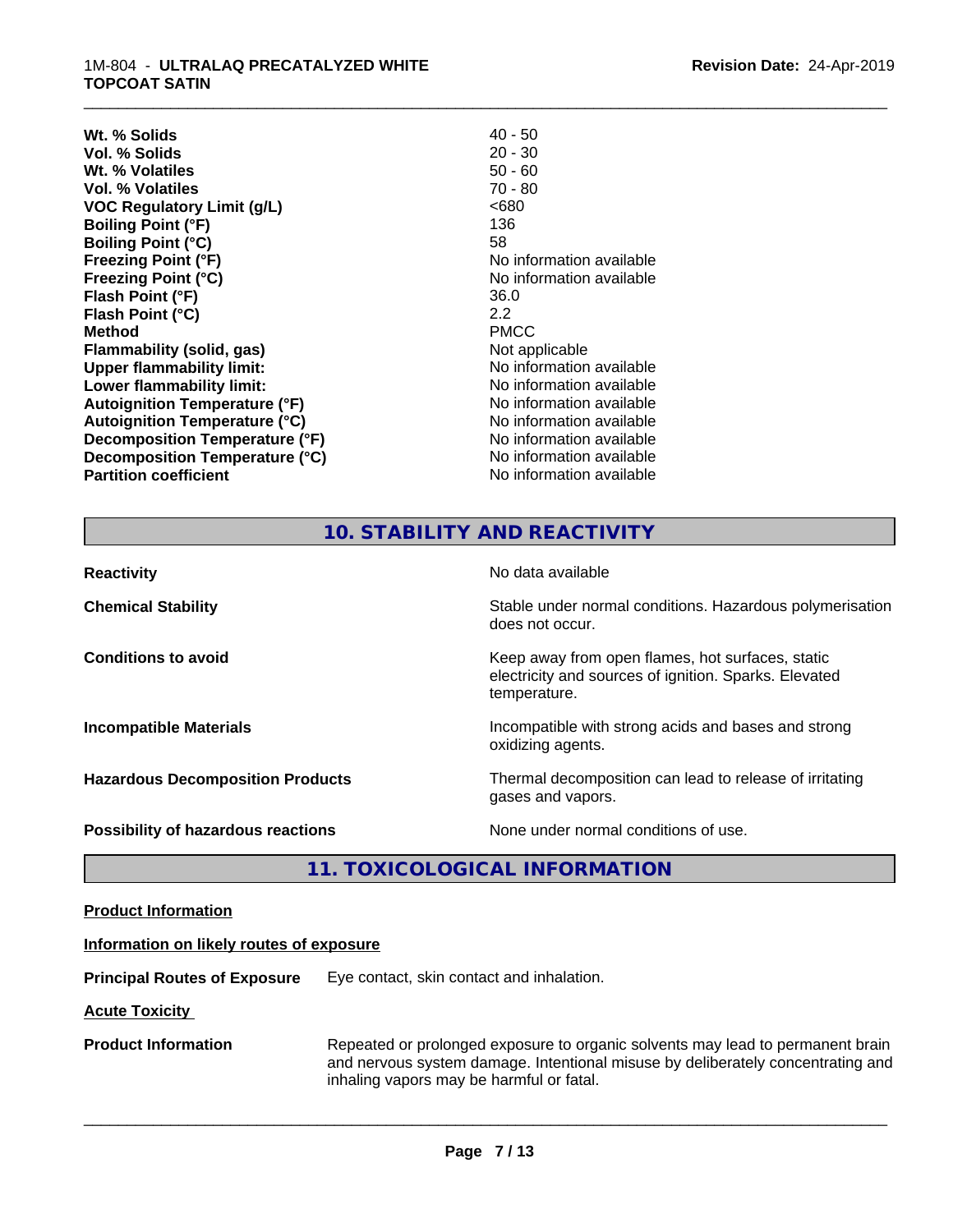| <b>Symptoms</b>                 | No information available                                                                                                                                                                                                                                      |
|---------------------------------|---------------------------------------------------------------------------------------------------------------------------------------------------------------------------------------------------------------------------------------------------------------|
|                                 | Delayed and immediate effects as well as chronic effects from short and long-term exposure                                                                                                                                                                    |
| Eye contact                     | Severely irritating to eyes. May cause burns. Risk of serious damage to eyes.                                                                                                                                                                                 |
| <b>Skin contact</b>             | May cause skin irritation and/or dermatitis. Prolonged skin contact may defat the<br>skin and produce dermatitis.                                                                                                                                             |
| Ingestion                       | Harmful if swallowed. Ingestion may cause irritation to mucous membranes. Small<br>amounts of this product aspirated into the respiratory system during ingestion or<br>vomiting may cause mild to severe pulmonary injury, possibly progressing to<br>death. |
| <b>Inhalation</b>               | Harmful by inhalation. High vapor / aerosol concentrations are irritating to the<br>eyes, nose, throat and lungs and may cause headaches, dizziness, drowsiness,<br>unconsciousness, and other central nervous system effects.                                |
| <b>Sensitization</b>            | No information available                                                                                                                                                                                                                                      |
| <b>Neurological Effects</b>     | No information available.                                                                                                                                                                                                                                     |
| <b>Mutagenic Effects</b>        | No information available.                                                                                                                                                                                                                                     |
| <b>Reproductive Effects</b>     | Possible risk of impaired fertility. Possible risk of harm to the unborn child.                                                                                                                                                                               |
| <b>Developmental Effects</b>    | No information available.                                                                                                                                                                                                                                     |
| <b>Target organ effects</b>     | No information available.                                                                                                                                                                                                                                     |
| <b>STOT - repeated exposure</b> | Causes damage to organs through prolonged or repeated exposure if inhaled.<br>May cause disorder and damage to the. liver. kidney. spleen. blood. Central<br>nervous system. Causes damage to organs through prolonged or repeated<br>exposure.               |
| <b>STOT - single exposure</b>   | May cause disorder and damage to the. Respiratory system. Central nervous<br>system.                                                                                                                                                                          |
| Other adverse effects           | No information available.                                                                                                                                                                                                                                     |
| <b>Aspiration Hazard</b>        | May be harmful if swallowed and enters airways. Small amounts of this product<br>aspirated into the respiratory system during ingestion or vomiting may cause mild<br>to severe pulmonary injury, possibly progressing to death.                              |

## **Symptoms related to the physical,chemical and toxicological characteristics**

## **Numerical measures of toxicity**

## **The following values are calculated based on chapter 3.1 of the GHS document**

| ATEmix (oral)                        | 5449 mg/ka |
|--------------------------------------|------------|
| <b>ATEmix (dermal)</b>               | 8550 mg/kg |
| <b>ATEmix (inhalation-dust/mist)</b> | 53.9 mg/L  |
| <b>ATEmix (inhalation-vapor)</b>     | 53.9 ma/L  |

## **Component Information**

| Chemical name                  | Oral LD50             | Dermal LD50              | Inhalation LC50                       |
|--------------------------------|-----------------------|--------------------------|---------------------------------------|
| Titanium dioxide<br>13463-67-7 | $> 10000$ mg/kg (Rat) | $\overline{\phantom{a}}$ | $\blacksquare$                        |
| n-Butyl acetate<br>123-86-4    | $= 10768$ mg/kg (Rat) | > 17600 mg/kg (Rabbit)   |                                       |
| Ethanol<br>64-17-5             | $= 7060$ mg/kg (Rat)  | $\overline{\phantom{0}}$ | $= 124.7$ mg/L (Rat) 4 h              |
| Acetone<br>67-64-1             | $=$ 5800 mg/kg (Rat)  |                          | $= 50100$ mg/m <sup>3</sup> (Rat) 8 h |
| VM&P naphtha                   |                       | $=$ 3000 mg/kg (Rabbit)  |                                       |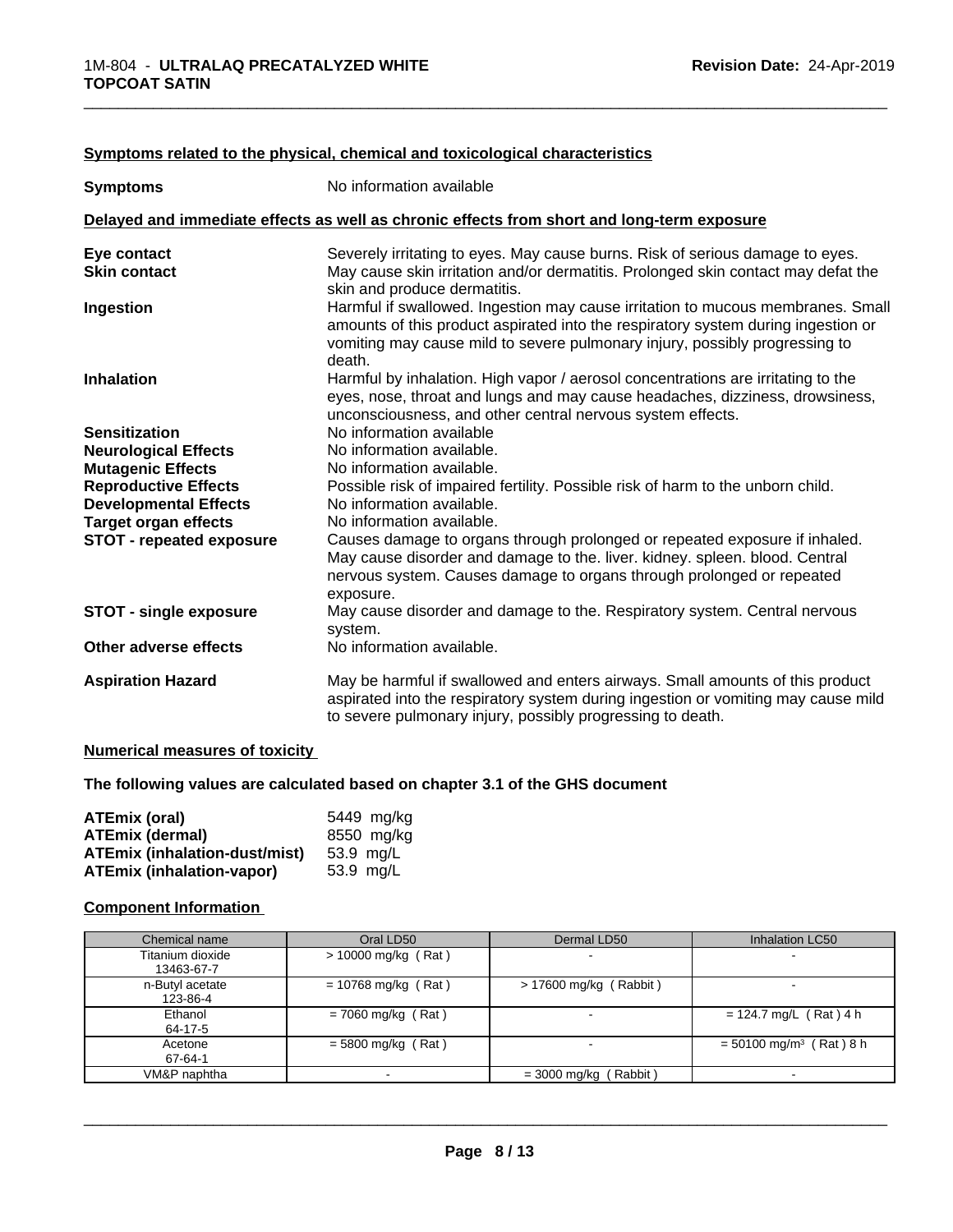| 64742-89-8                       |                      |                          |                                                               |
|----------------------------------|----------------------|--------------------------|---------------------------------------------------------------|
| cellulose, nitrate<br>9004-70-0  | 5 g/kg (Rat)         |                          |                                                               |
| Isopropyl alcohol<br>67-63-0     | $= 1870$ mg/kg (Rat) | $= 4059$ mg/kg (Rabbit)  | $= 72600$ mg/m <sup>3</sup> (Rat) 4 h                         |
| Isobutyl alcohol<br>78-83-1      | $= 2460$ mg/kg (Rat) | $=$ 3400 mg/kg (Rabbit)  | $> 6.5$ mg/L (Rat) 4 h                                        |
| 2-Butoxyethanol<br>111-76-2      | $= 1300$ mg/kg (Rat) | $>$ 2000 mg/kg (Rabbit)  | $> 4.9$ mg/L (Rat) 3H                                         |
| Xylene<br>1330-20-7              | $=$ 3500 mg/kg (Rat) | $>$ 4350 mg/kg (Rabbit)  | $= 29.08$ mg/L (Rat) 4 h                                      |
| Aluminum hydroxide<br>21645-51-2 | > 5000 mg/kg (Rat)   |                          |                                                               |
| Toluene<br>108-88-3              | $= 2600$ mg/kg (Rat) | $= 12000$ mg/kg (Rabbit) | $= 12.5$ mg/L (Rat) 4 h                                       |
| Ethyl benzene<br>100-41-4        | $=$ 3500 mg/kg (Rat) | $= 15400$ mg/kg (Rabbit) | $= 17.2$ mg/L (Rat) 4 h                                       |
| Octane<br>111-65-9               |                      |                          | $= 118$ g/m <sup>3</sup><br>Rat ) 4 h = 25260 ppm<br>(Rat)4 h |
| Heptane<br>142-82-5              |                      | $=$ 3000 mg/kg (Rabbit)  | $= 103$ g/m <sup>3</sup> (Rat) 4 h                            |

Component Sensitization

n-Butyl acetate 123-86-4 ( 10 - 15 )

\_\_\_\_\_\_\_\_\_\_\_\_\_\_\_\_\_\_\_\_\_\_\_\_\_\_\_\_\_\_\_\_\_\_\_\_\_\_\_\_\_\_\_\_\_\_\_\_\_\_\_\_\_\_\_\_\_\_\_\_\_\_\_\_\_\_\_\_\_\_\_\_\_\_\_\_\_\_\_\_\_\_\_\_\_\_\_\_\_\_\_\_\_

non-sensitizing (guinea pig)

#### **Carcinogenicity**

*The information below indicateswhether each agency has listed any ingredient as a carcinogen:.*

| <b>Chemical name</b> | <b>IARC</b>         | <b>NTP</b> | <b>OSHA</b> |
|----------------------|---------------------|------------|-------------|
|                      | 2B - Possible Human |            | Listed      |
| Titanium dioxide     | Carcinoɑen          |            |             |
|                      | 2B - Possible Human |            | Listed      |
| Ethyl benzene        | Carcinogen          |            |             |

• Although IARC has classified titanium dioxide as possibly carcinogenic to humans (2B), their summary concludes: "No significant exposure to titanium dioxide is thought to occur during the use of products in which titanium dioxide is bound to other materials, such as paint."

#### **Legend**

IARC - International Agency for Research on Cancer NTP - National Toxicity Program OSHA - Occupational Safety & Health Administration

**12. ECOLOGICAL INFORMATION**

## **Ecotoxicity Effects**

The environmental impact of this product has not been fully investigated.

## **Product Information**

#### **Acute Toxicity to Fish**

No information available

#### **Acute Toxicity to Aquatic Invertebrates**

No information available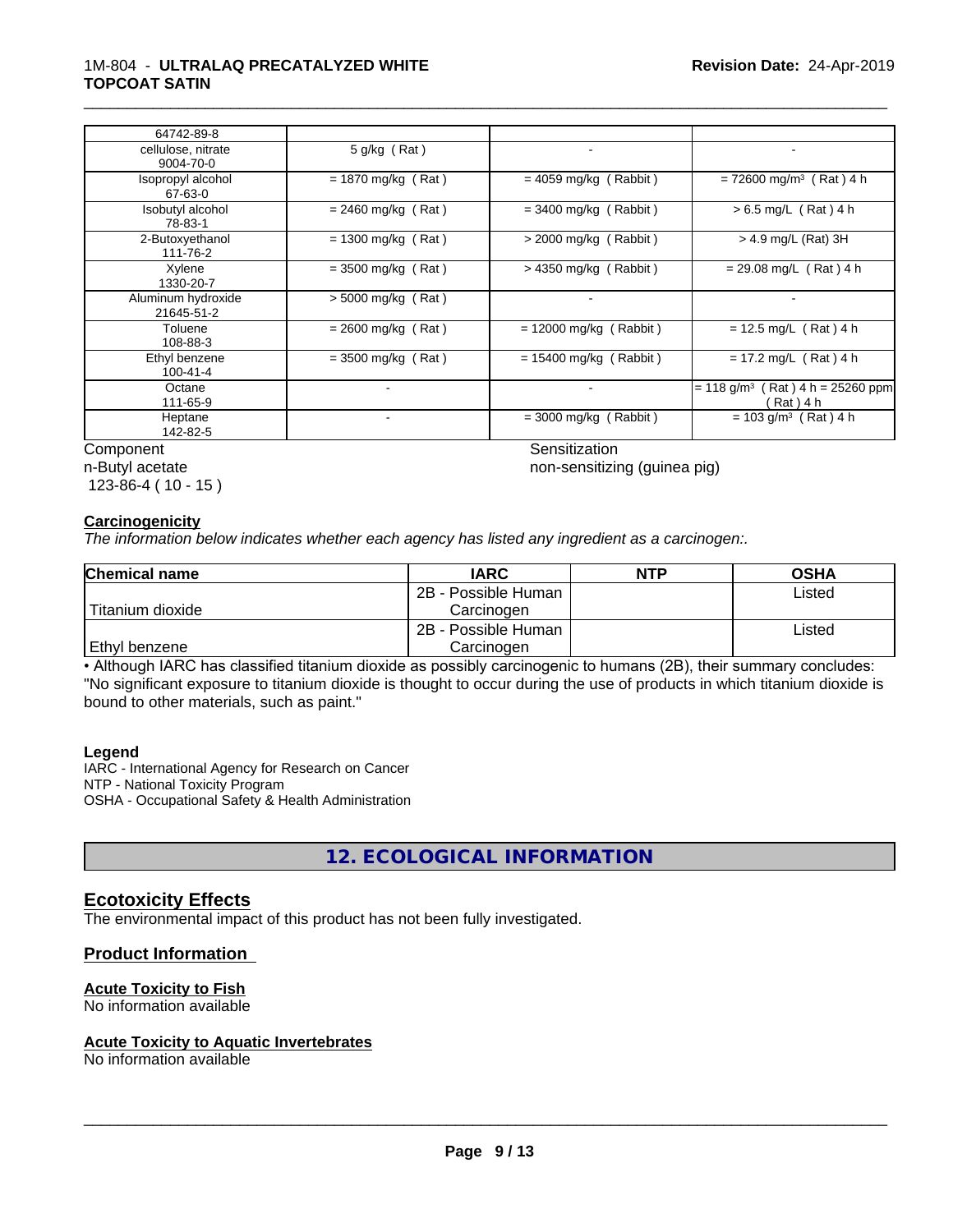#### **Acute Toxicity to Aquatic Plants**

No information available

#### **Persistence / Degradability**

No information available.

#### **Bioaccumulation**

There is no data for this product.

#### **Mobility in Environmental Media**

No information available.

#### **Ozone**

Not applicable

#### **Component Information**

#### **Acute Toxicity to Fish**

Titanium dioxide  $LC50:$  > 1000 mg/L (Fathead Minnow - 96 hr.) n-Butyl acetate LC50: 18 mg/L (Fathead Minnow - 96 hr.) Acetone LC50: 8300 (Bluegill - 96 hr.) mg/L 2-Butoxyethanol LC50: 1490 mg/L (Bluegill sunfish - 96 hr.) Xylene LC50: 13.5 mg/L (Rainbow Trout - 96 hr.) Ethyl benzene LC50: 12.1 mg/L (Fathead Minnow - 96 hr.)

#### **Acute Toxicity to Aquatic Invertebrates**

n-Butyl acetate EC50: 72.8 mg/L (Daphnia magna - 48 hr.) Acetone EC50: 12600 mg/L (Daphnia magna - 48 hr.) Ethyl benzene EC50: 1.8 mg/L (Daphnia magna - 48 hr.)

#### **Acute Toxicity to Aquatic Plants**

n-Butyl acetate EC50: 674.7 mg/L (Green algae (Scenedesmus subspicatus), 72 hrs.) Ethyl benzene EC50: 4.6 mg/L (Green algae (Scenedesmus subspicatus), 72 hrs.)

## **13. DISPOSAL CONSIDERATIONS**

**Waste Disposal Method** Dispose of in accordance with federal, state, and local regulations. Local requirements may vary, consult your sanitation department or state-designated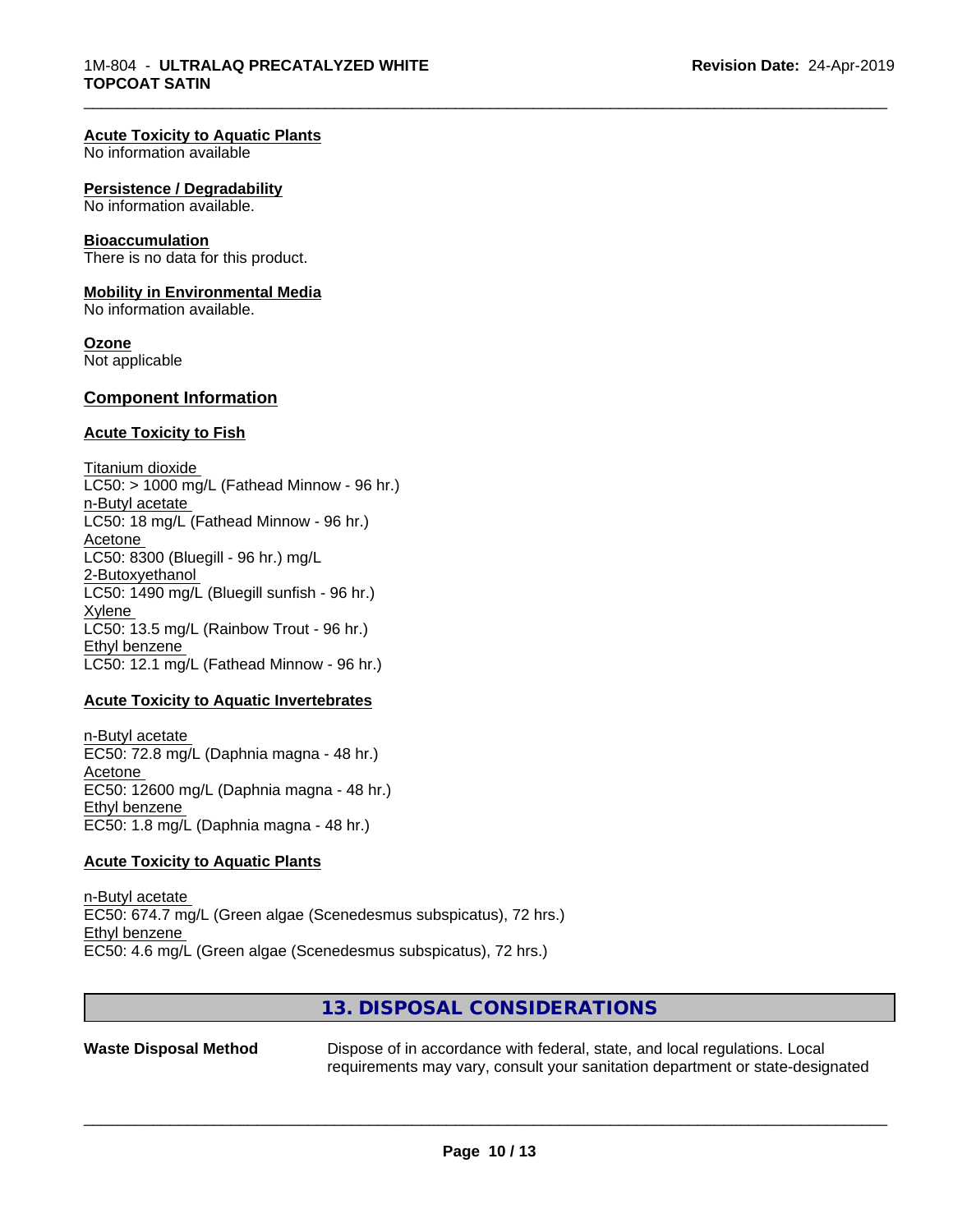|                                                                                                                          | environmental protection agency for more disposal options.                                                                                        |  |  |
|--------------------------------------------------------------------------------------------------------------------------|---------------------------------------------------------------------------------------------------------------------------------------------------|--|--|
| <b>Empty Container Warning</b>                                                                                           | Emptied containers may retain product residue. Follow label warnings even after<br>container is emptied. Residual vapors may explode on ignition. |  |  |
|                                                                                                                          | 14. TRANSPORT INFORMATION                                                                                                                         |  |  |
| <b>DOT</b><br><b>Proper Shipping Name</b><br><b>Hazard class</b><br>UN-No.<br><b>Packing Group</b><br><b>Description</b> | <b>PAINT</b><br>3<br>UN1263<br>II<br>UN1263, PAINT, 3, II                                                                                         |  |  |
| <b>ICAO / IATA</b>                                                                                                       | Contact the preparer for further information.                                                                                                     |  |  |
| <b>IMDG / IMO</b>                                                                                                        | Contact the preparer for further information.                                                                                                     |  |  |
|                                                                                                                          | <b>15. REGULATORY INFORMATION</b>                                                                                                                 |  |  |

# **International Inventories**

| <b>TSCA: United States</b> | Yes - All components are listed or exempt. |
|----------------------------|--------------------------------------------|
| <b>DSL: Canada</b>         | Yes - All components are listed or exempt. |

# **Federal Regulations**

| SARA 311/312 hazardous categorization |
|---------------------------------------|
|---------------------------------------|

| Acute health hazard               | Yes |
|-----------------------------------|-----|
| Chronic Health Hazard             | Yes |
| Fire hazard                       | Yes |
| Sudden release of pressure hazard | Nο  |
| Reactive Hazard                   | N٥  |

## **SARA 313**

Section 313 of Title III of the Superfund Amendments and Reauthorization Act of 1986 (SARA). This product contains a chemical or chemicals which are subject to the reporting requirements of the Act and Title 40 of the Code of Federal Regulations, Part 372:

| <b>Chemical name</b> | CAS No.        | Weight-%    | <b>CERCLA/SARA 313</b><br>(de minimis concentration) |
|----------------------|----------------|-------------|------------------------------------------------------|
| Isopropyl alcohol    | 67-63-0        | 1 - 5       | 1.0                                                  |
| 2-Butoxyethanol      | 111-76-2       | $1 - 5$     | 1.0                                                  |
| Xvlene               | 1330-20-7      | $1 - 5$     | 1.0                                                  |
| Toluene              | 108-88-3       | $1 - 5$     | 1.0                                                  |
| Ethyl benzene        | $100 - 41 - 4$ | $0.1 - 0.5$ | 0.1                                                  |

 $\overline{\phantom{a}}$  ,  $\overline{\phantom{a}}$  ,  $\overline{\phantom{a}}$  ,  $\overline{\phantom{a}}$  ,  $\overline{\phantom{a}}$  ,  $\overline{\phantom{a}}$  ,  $\overline{\phantom{a}}$  ,  $\overline{\phantom{a}}$  ,  $\overline{\phantom{a}}$  ,  $\overline{\phantom{a}}$  ,  $\overline{\phantom{a}}$  ,  $\overline{\phantom{a}}$  ,  $\overline{\phantom{a}}$  ,  $\overline{\phantom{a}}$  ,  $\overline{\phantom{a}}$  ,  $\overline{\phantom{a}}$ 

## **Clean Air Act,Section 112 Hazardous Air Pollutants (HAPs) (see 40 CFR 61)**

This product contains the following HAPs: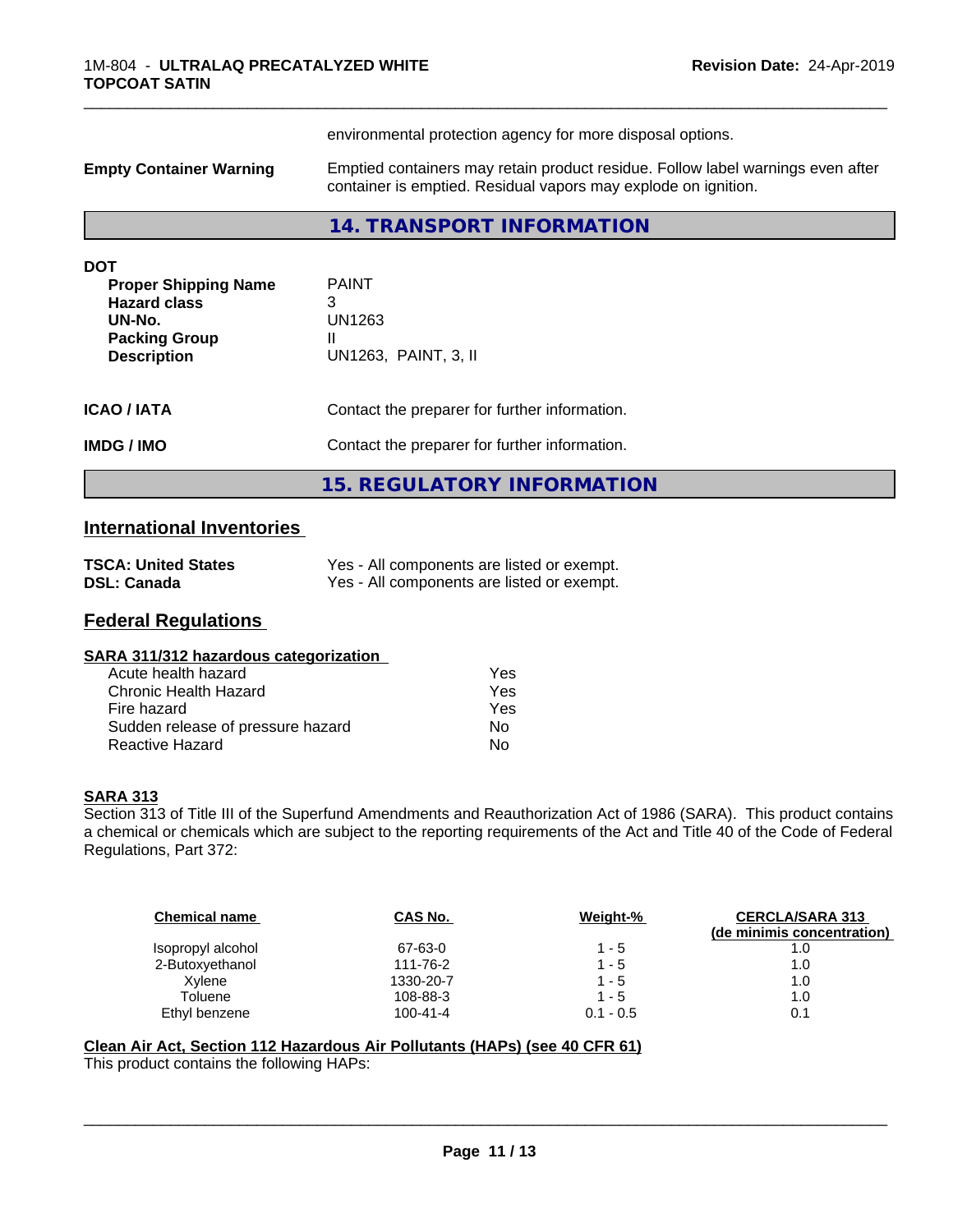| <b>Chemical name</b> | <b>CAS No.</b> | Weight-%    | <b>Hazardous Air Pollutant</b> |
|----------------------|----------------|-------------|--------------------------------|
|                      |                |             | (HAP)                          |
| 2-Butoxyethanol      | 111-76-2       | $1 - 5$     | Listed                         |
| Xvlene               | 1330-20-7      | $1 - 5$     | Listed                         |
| Toluene              | 108-88-3       | $1 - 5$     | ∟isted                         |
| Ethyl benzene        | $100 - 41 - 4$ | $0.1 - 0.5$ | ∟isted                         |

## **US State Regulations**

#### **California Proposition 65**

# **A** WARNING: Cancer and Reproductive Harm– www.P65warnings.ca.gov

#### **State Right-to-Know**

| <b>Chemical name</b> | <b>Massachusetts</b> | <b>New Jersey</b> | Pennsylvania |
|----------------------|----------------------|-------------------|--------------|
| Titanium dioxide     |                      |                   |              |
| n-Butyl acetate      |                      |                   |              |
| Ethanol              |                      |                   |              |
| Acetone              |                      |                   |              |
| cellulose, nitrate   |                      |                   |              |
| Isopropyl alcohol    |                      |                   |              |
| Isobutyl alcohol     |                      |                   |              |
| 2-Butoxyethanol      |                      |                   |              |
| Xylene               |                      |                   |              |
| Toluene              |                      |                   |              |

#### **Legend**

X - Listed

# **16. OTHER INFORMATION**

**HMIS** - **Health:** 2\* **Flammability:** 3 **Reactivity:** 1 **PPE:** -

#### **HMIS Legend**

- 0 Minimal Hazard
- 1 Slight Hazard
- 2 Moderate Hazard
- 3 Serious Hazard
- 4 Severe Hazard
- Chronic Hazard
- X Consult your supervisor or S.O.P. for "Special" handling instructions.

*Note: The PPE rating has intentionally been left blank. Choose appropriate PPE that will protect employees from the hazards the material will present under the actual normal conditions of use.*

*Caution: HMISÒ ratings are based on a 0-4 rating scale, with 0 representing minimal hazards or risks, and 4 representing significant hazards or risks. Although HMISÒ ratings are not required on MSDSs under 29 CFR 1910.1200, the preparer, has chosen to provide them. HMISÒ ratings are to be used only in conjunction with a fully implemented HMISÒ program by workers who have received appropriate HMISÒ training. HMISÒ is a registered trade and service mark of the NPCA. HMISÒ materials may be purchased exclusively from J. J. Keller (800) 327-6868.*

 **WARNING!** If you scrape, sand, or remove old paint, you may release lead dust. LEAD IS TOXIC. EXPOSURE TO LEAD DUST CAN CAUSE SERIOUS ILLNESS, SUCH AS BRAIN DAMAGE, ESPECIALLY IN CHILDREN. PREGNANT WOMEN SHOULD ALSO AVOID EXPOSURE.Wear a NIOSH approved respirator to control lead